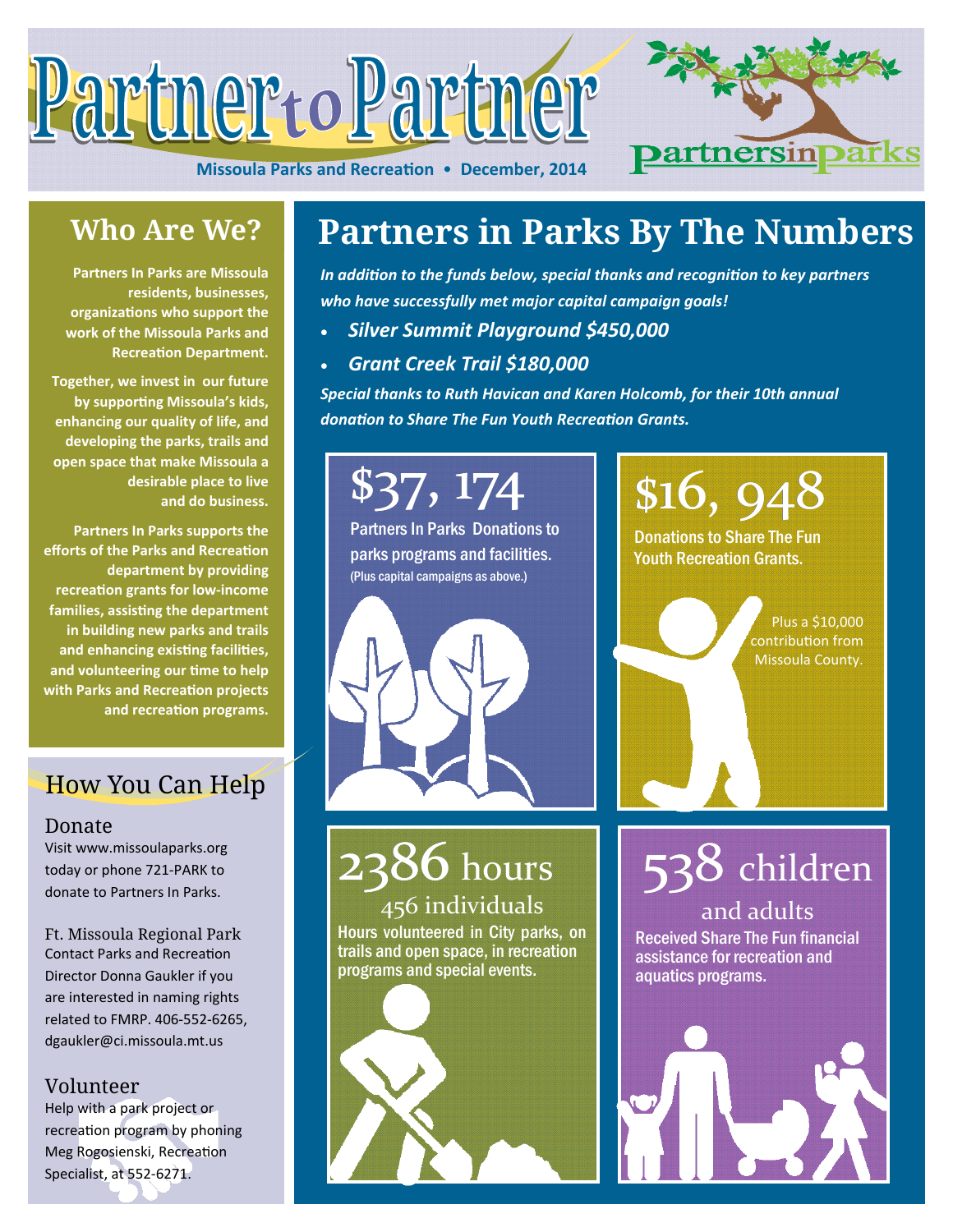

<u> Partnersin Darks</u>

**Many thanks to these great organizations who volunteered with Parks and Recreation in 2014!** 

Big Sky Bikes Big Sky High School Dennis and Phyllis Washington Foundation Five Valleys Land Trust Free Cycles Community Shop Hellgate High School Hugh O'Brian Youth Leadership (HOBY) Loyola Sacred Heart High School Missoula Aging Services Missoula Developmental Services Missoula Indian Center Missoula Organization of Realtors Missoula Rose Society Missoula Water Quality Advisory Council Montana Conservation Corp Montana Organization of Geocachers Montana Skate Park Association Montana Trails Recreation and Parks Association – University of Montana Chapter Mountain Bike Missoula North Missoula Community Development Corp Opportunity Resources

Payne West Insurance Potomac School Project Smile University of Montana Chapter Radtke Youth Homes Rotartact Club of University of Montana Sentinel High School Sigma Alpha Epsilon Spectrum Aquatics Sussex School The Clark Fork Coalition The Girl Scouts The Playground Project The Rotary Club Trees For Missoula TriO Upward Bound – University of Montana University of Montana Mansfield Center University of Montana Recreation Club University of Montana Society of American Foresters Valley Christian Academy Walmart

Parks and Recreation Teen Workreation Program Thank you to all the individuals who gave *substanƟal volunteer Ɵme on parks projects and conservaƟon.* 

**Parks & Recreation license plate. Available at DMV.** 

Chris Bacon **Matt Barnes** Bill Bevis Kathy Heffernan KrisƟ Kusche Charlotte Langer Steve Loken Jim McFarlane Jenny Montgomery Bob Oaks Jerry Patasek Karen Sippy Ryan Whicher

*Special thanks to those who give their Ɵme informally by picking up liƩer, watering plants, and assisƟng conservaƟon efforts. Thanks for making Missoula a beƩer place to live!*